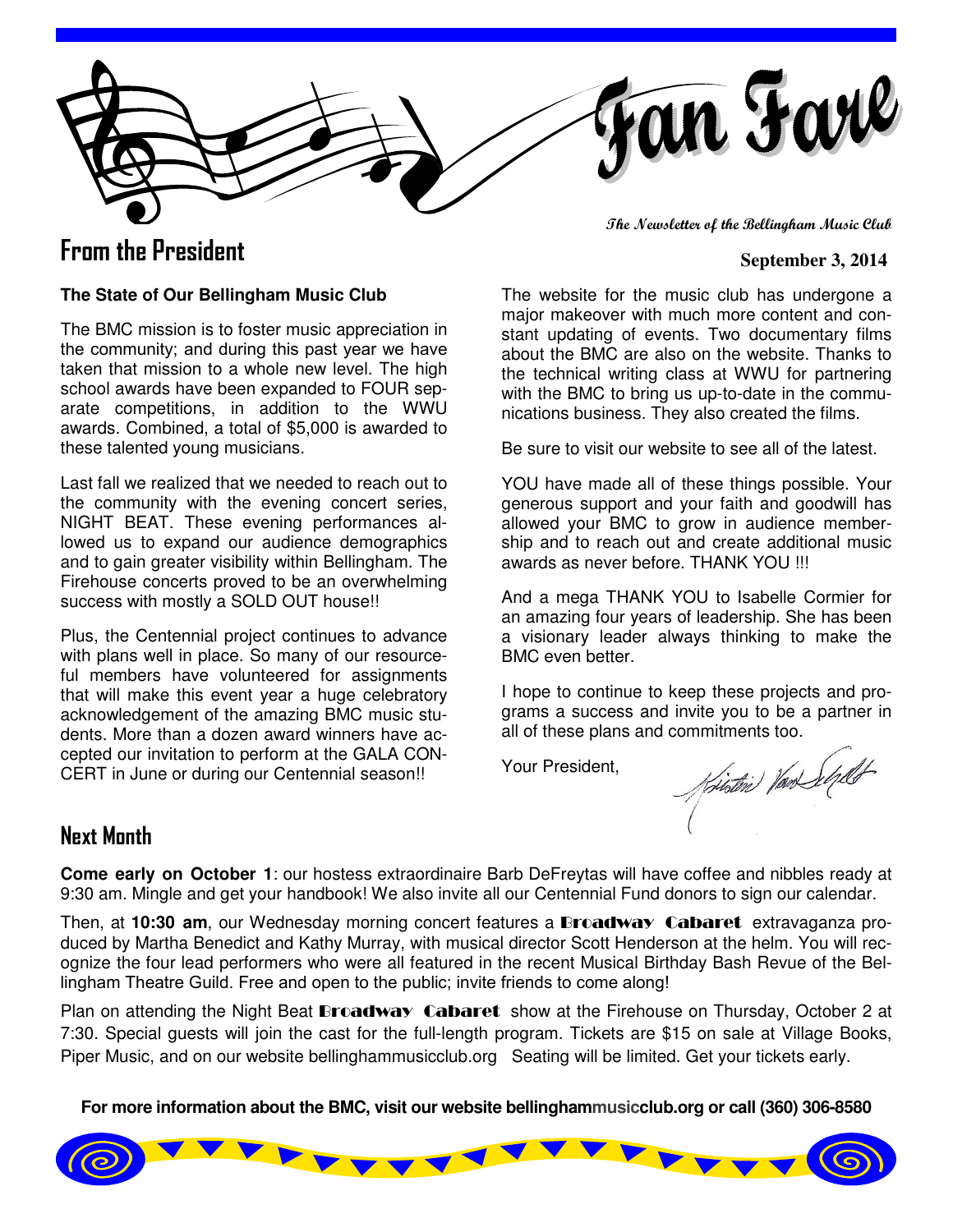**THANK YOU to Centennial Fund Donors: \$1,000 and over:** Bob and Wilma Bryant

Marty and Gail Haines Patricia Clarke and Charlie Way **\$500 -\$999:** Jack and Ginny Frymire

Susan and Burton Jay John Reay

**\$200-\$499:** Gail Adele Karen Berry Jollefern Cole Isabelle Cormier Ruth and Sara Flucke Colette Millard

Henk and Kristin Van Schelt

#### **\$100-\$199:**

Anonymous (1) Arvin and Ann Chaikin Jim and Addis Chapman Constance Collier Joanne Donnellan Will Ellender Denis and Ruth Hayner Richard Howland Sherrie Kahn Mary Jo Lewis Bill and Thea Mancha Chlois McCarter Gwen Minkler Bob and Lois Nicoll Robert & Margaret Palmieri Joan Rae Randy Sasnett Mary Jane Vetter John and Margaret Woll **\$1-\$99:**

Joan Biasini Maureen Burr Earl Cilley Ellie Chamberlain Roger Clarke Margaret De Maine Don Ernest Elka Fink Gordon and Gertrude Forbes Clyde and Patricia Hiss Barbara Hudson Robert Johnson Helen Kratz-Hudson Betty Urie Richard R. Whitaker

Thank you as well to General Electric and Mobil Oil for their gift matching programs. (as of August 20, 2014)



## **Board Notes**

**Thank you to** Mary Jo Lewis, Isabelle Cormier, Will Ellender, Richard Howland and Charlie Way who put the August mailing together; you're the best!

Of course, dues are due. Please see Membership Chair **Will Ellender** and Treasurer **Charlie Way** in the lobby to join the BMC or renew your membership (a mere \$25 per year!). Where else can you find so much entertainment and know that you are also benefiting the future of talented youth? Those who are paid up by September 15 will be listed in the handbook.

**We extend a warm welcome** to new members: Dixie Evans, John and Kathryn Whitmer, Bob and Lois Nicoll, and **are grateful** to Iris Reynolds, Monica Powell, Mary Jane Vetter and John and Margaret Wolf who join the volunteer corps.

**Can't think of a better time to thank** Joan Biasini, Bob & Wilma Bryant, Nancy Bussard, Don Ernest, Alan Kemble, Eleanor Mischaikow, Don Pilcher, Iris Reynolds, Randy Sasnett and Mark Schlichting for their generous donations to our **Student Awards Fund**. We will be able to encourage young musicians and give away \$5,000 in prizes thanks to their ongoing support. Thank you also to Jim and Addis Chapman Hélène Minari for their **gifts to the General Fund**; those amounts go to produce the free Wednesday morning concerts, as well as BMC operations.

We also want to recognize the **Centennial Fund** donors. Thanks to them, we are close (very close!) to reaching our goal of collecting \$10,000 from individuals. Every dollar counts! Have you signed our Centennial Calendar yet? Pick a year that is special to you and become part of our history!

## **Upcoming Events**

**The Whatcom Symphony Orchestra** season debut features music by Bach, Mozart, and the influential Baroque master Heinrich Ignaz Franz Biber. WSO concertmaster Grant Donnellan will be joined by his brother Glenn, of the National Symphony Orchestra, to perform the Bach Double Violin Concerto. This evening of sublime string music takes place at the Mount Baker Theatre on **Friday, September 5 at 7:00 p.m.** Reserve your seats by calling the MBT ticket office at 360-734-6080.

**The Lynden Music Festival** will take place from October 8 through 12, but a fundraiser to benefit the Festival is on September 19 at the newly renovated Dutch Village Mall from 6 to 9 p.m. There will be wine tasting, appetizers, music and chocolates should be fun! Please contact Tehri Miikki-Broersma at tehrimiikkib@yahoo.com or 510-0654 for reservations (limited to 100 people). \$25 per person.



### **Complimentary Tickets**

**Did you fill out your entry stub?**

One of the world's most spectacular events, Handa Opera on Sydney Harbour, is returning to cinema screens with a modern retelling of Puccini's tale of love and honor, **Madama Butterfly**. For a third year, opera will be present-

ed on the magnificent water stage, suspended over the harbor against a backdrop of the Sydney Opera House and the Harbour Bridge. This outdoor spectacle includes a giant sun and moon – both 12 meters wide – which will rise from the water to hang above the stage where Japanese soprano Hiromi Omura will portray tragic Cio-Cio San with her co-star Georgy Vasiliev in the role of Pinkerton.

At the **LimeLight Pickford Film Center, Thursday, September 18, at 7 pm. \$20/ \$16 members.** Again, the BMC extends heartfelt thanks to **PFC Program Director, Michael Falter**, who is offering complimentary tickets for a fourth year!

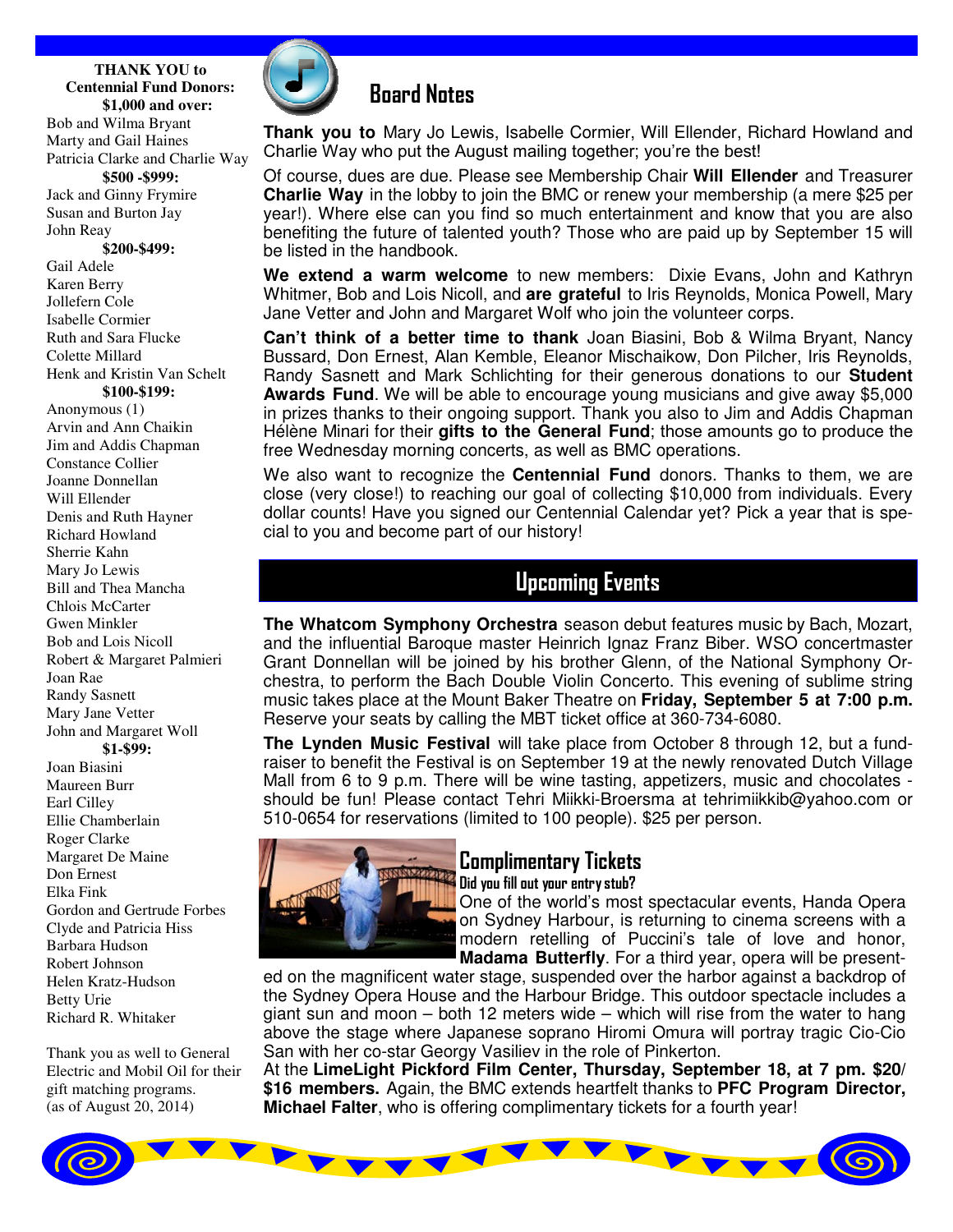## **BIOGRAPHIES**



**Violinist Grant Donnellan** holds a MMus degree and Performance Certificate from Yale School of Music, and a BMus in Performance from Oberlin Conservatory. Grant has been a guest artist at the Olympic Music Festival, the Governor's Recital Series, Bellingham Festival of Music, Wintergreen Music Festival, Cascadia Spring Music Festival, the Boulder Bach Society and the Holzhausen Music Festival in Germany; he is active throughout the Northwest as a string clinician, recitalist and chamber musician. He is currently Professor of violin at WWU (where he also directs a summer Chamber Music Institute); Music Director for the North Sound Youth Symphony and Concertmaster of the Whatcom Symphony Orchestra. Grant also plays with the Bellingham Festival of Music Orchestra.



**Violinist Glenn Donnellan** studied at the University of Minnesota under Almita and Roland Vamos and was a member of its Graduate String Quartet. He worked as a professional freelance musician in the Twin Cities until joining the National Symphony Orchestra in 1997. Mr. Donnellan's primary outreach activity is through the NSO programs; he gives nearly 100 performances throughout the DC public schools each year, and presents performances for young audiences in the Kennedy Center Family Theater and other venues. Glenn honors his Norwegian heritage by playing the Hardanger fiddle and his love for baseball by playing the electric slugger.



**Pianist Judith Widrig** is a native of Syracuse, N.Y. She received a doctorate in piano from the University of Colorado in May of 2000, and holds piano performance degrees from The Hartt School of Music and The University of Minnesota. Judith is active in the Northwest as a solo and chamber musician and is a founding member of the Bellingham Chamber Players. She frequently performs with faculty from the WWU Music Department and has played with orchestras on both coasts, including appearances as concerto soloist with the Whatcom and Skagit Symphony Orchestras